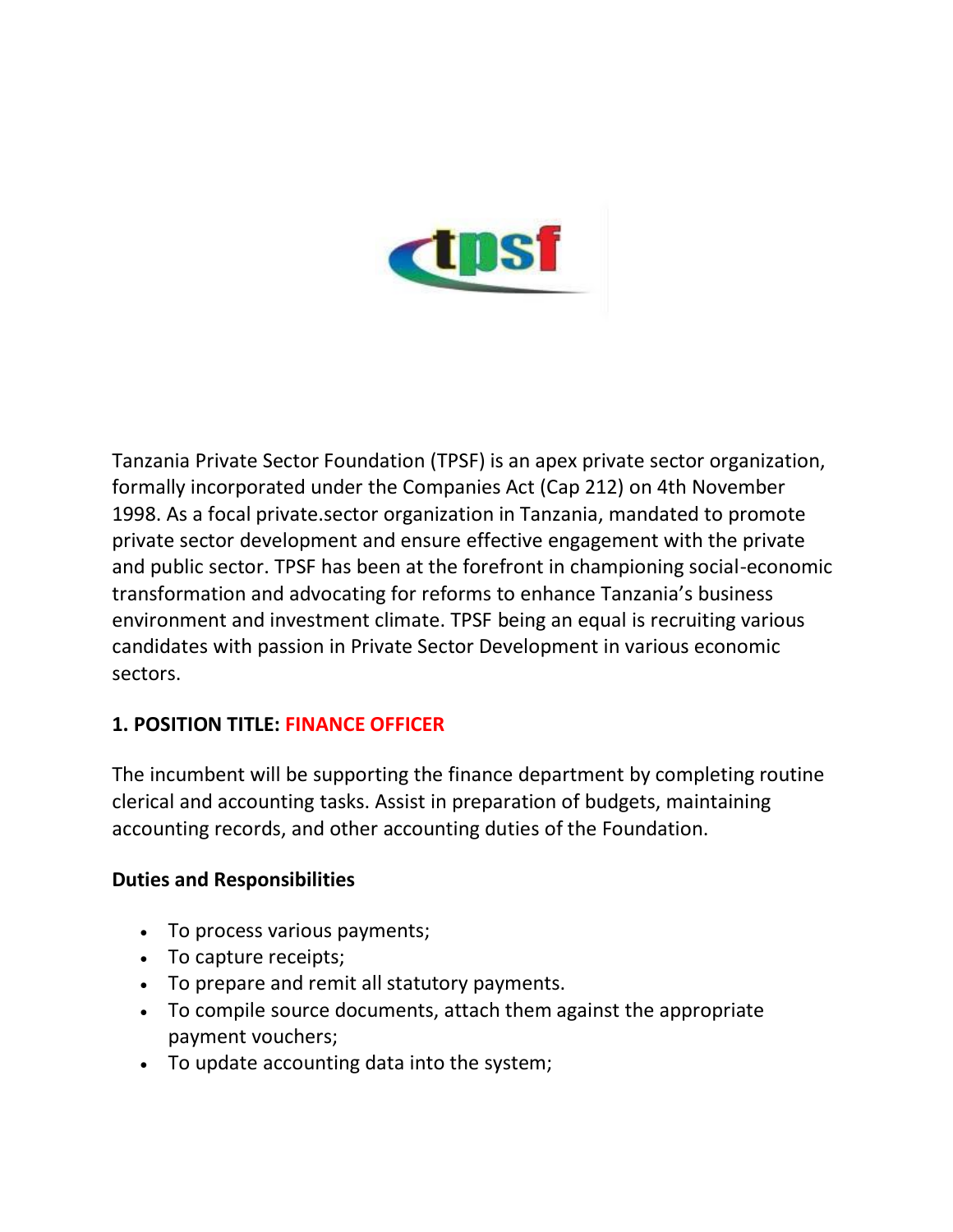- To participate in preparing journal summaries/journal vouchers for transactions;
- To prepare bank reconciliations;
- To reconcile the accounts payable and accounts receivable ledgers;
- To reconcile control accounts;
- To monitor trial balance frequently;
- To participate in preparing financial statements;
- To reconcile the accounts payable and accounts receivable ledgers;
- To participate in preparing journal summaries/journal vouchers for transactions;
- Preparation of various accounting schedules;
- To update fixed asset register;
- To participate and support various engagement including financial Audit, expenditure verifications etc;
- Perform any other duties as may be assigned by your supervisor from time to time.

### **Minimum Skills and Qualifications Required**

- Must have Bachelor Degree in Accounting, Finance or its equivalent qualifications from a recognized academic institution;
- Must have at least three (3) years working experience in competitive business environment;
- Must have experience in Donor Fund Projects;
- Knowledge in the accounting information system especially Microsoft Dynamics NAV accounting package.

## **2. POSITION TITLE: SECTORAL POLICY ANALYST- 6 Vacancies (Key sectors: Tax & Fiscal, Agriculture, Oil & Gas, Mining and Energy, Transportation & Logistics and ICT)**

Under the overall guidance of Director of Policy, Advocacy and Research the incumbent will be gathering statistical data and other information to explore issues affecting private sectors business climate and craft solutions, analyse and recommend potential policies, evaluate the outcomes of existing policies, offers a unique insight into national policymaking processes and influence major policy decisions.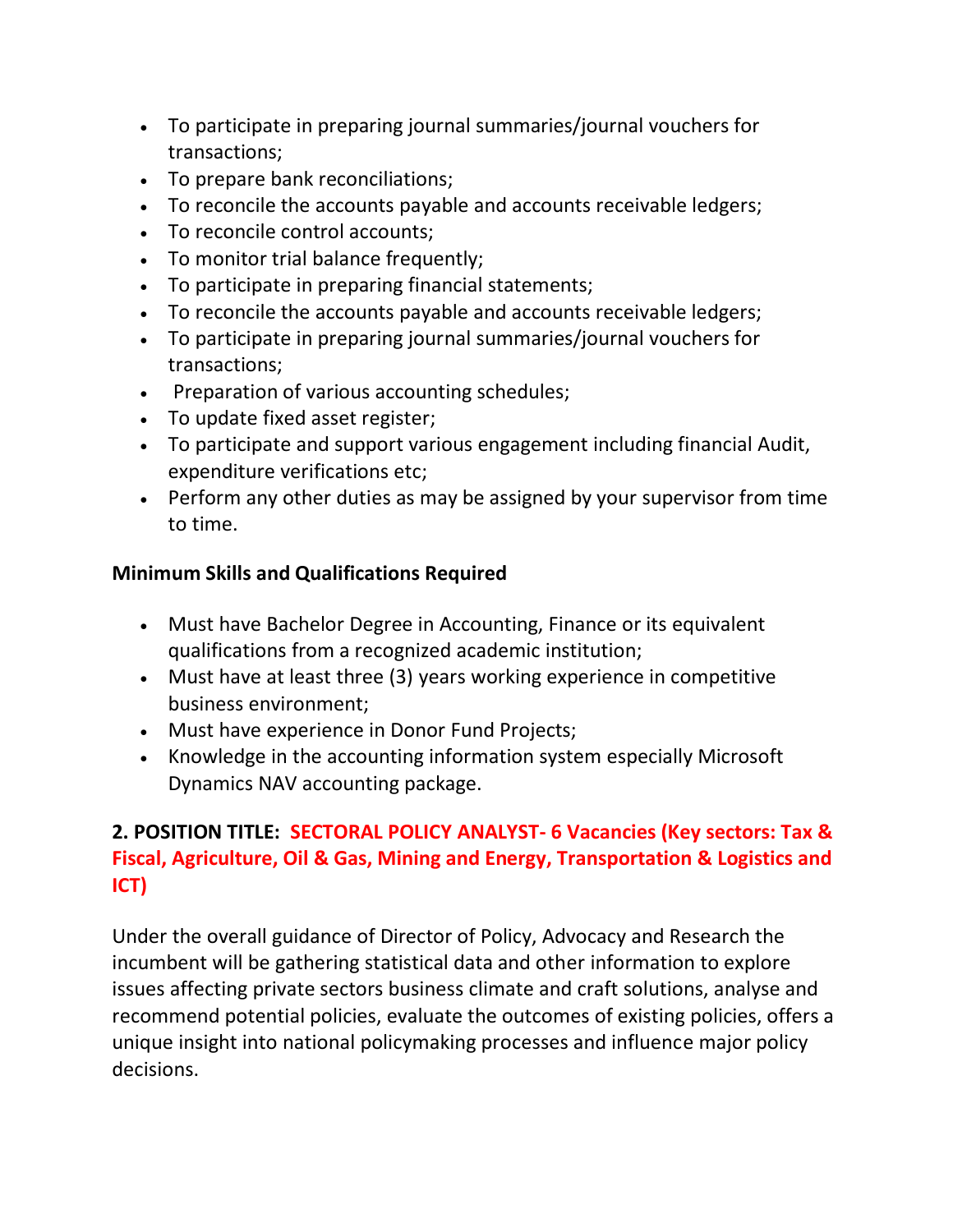### **Duties and Responsibilities;**

- Conduct research (qualitative and quantitative) and analysis and prepare reports on the assigned sectoral issues related to substantive areas of TPSF's work.
- Provide policy information to TPSF members, Management and Board of Directors and other stakeholders on issues within the Policy Department's responsibility.
- Deliver technical assistance, training and capacity building activities to TPSF Secretariate and TPSF member.
- Formulation of policy briefs and preparation of sectoral position papers and/or reports
- Provide technical expertise in issues raised related to policies of assigned sector.
- Participate in and provide support to the Policy Department's outreach activities and events.
- Participate in and contribute to other Trade Policy activities of the Policy Department, as required. • Perform any other duty as may be assigned by your supervisor.

### **Qualifications Requirements;**

- A bachelor's degree from a recognized University in Economics, International Trade, Business Administration and or policy or any other relevant field is required.
- A minimum of two (2) years' experience in policy dialogue, research, or policy analysis.
- Experience in policy dialogue for Business Membership Organizations; and knowledge of the private sector and regional integration would be critical assets.
- Working closely with line Senior Officers to achieve project and organizational goals and the ability to work in a multinational environment with diverse groups of stakeholders.
- Good understanding of economic development factors in relation to private sector development.
- Good oral and written presentation skills